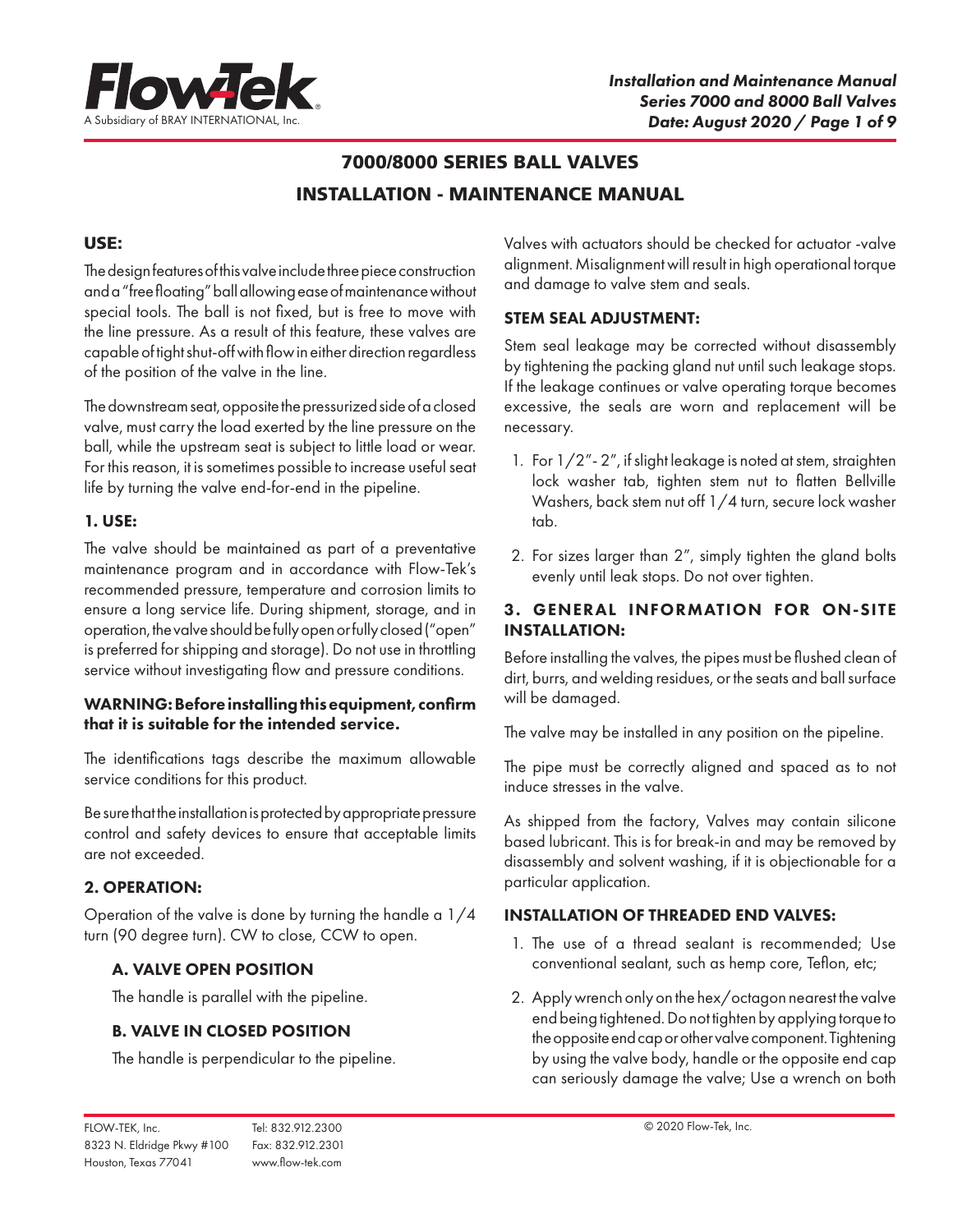

the near end cap and pipe to avoid applying torque to the body through the bolting.

- 3. In some applications, threaded end valves may be backwelded on site. Use caution. Do not overheat the valve body. Confirm that the end cap bolt holes are aligned with the body screw holes on both ends and that the end caps are parallel and correctly spaced to fit the valve body before re-assembly or back welding. Make up both of the threaded connections normally and then remove the body assembly as described below for weld-end connections before back welding the threaded connection.
- 4. Do not use the body screws to pull the pipe ends together or into alignment.

### INSTALLATION OF WELD-END VALVES (7200, 7300, 8200 & 8300 Series)

Insure that weld procedures are implemented that are compatible with the materials used.

- 1. Tack weld the valve to the pipe at four points on both end caps.
- 2. With the valve in open position, (the valve is in the open position when the handle is parallel to the axis of the valve and pipe), loosen all body bolts, take the body out.
- 3. Turn the handle in the half open position. Remove the seats and body gaskets.
- 4. Turn handle in closed position and remove ball.
- 5. Place all removed parts in a clean and secure place.
- 6. Replace the body and all bolts and tighten them slightly. This operation is very important, so that the body and end caps remain perfectly parallel, thus preventing any leakage at the body joint after welding.
- 7. Finish welding both end caps onto the pipe.
- 8. When cool, remove the body, clean end caps, and reassemble per instructions below.
- 9. Place body between the two end connections; then replace all bolts and cross tighten.
- 10. (See table 1. Tightening torques for end cap screws).

### INSTALLATION OF EXTENDED WELD END VALVE

Insure that weld procedures are implemented that are compatible with the materials used.

- 1. Butt weld valves with 3 inch or longer extended weld ends do not require disassembly for installation welding.
- 2. Ensure that ball is in the full open position, and perform normal welding procedures, using care that the valve body does not reach a temperature above 200°F. Use temperature measuring crayons to monitor body temperature if needed.

# **4. DISASSEMBLY & CLEANING PROCEDURES:**

CAUTION: Line must be depressurized before disassembly. Valve should be cycled after draining the system to relieve any pressure trapped in valve cavity. Ball valves can trap pressurized media when closed. Flush line with valve 1/2 open to remove hazardous media. If the valve has been used to control hazardous media, it must be decontaminated before disassembly.

WARNING: DO NOT attempt to remove packing components or any other valve parts while line is under pressure!

# CAUTION: Properly support the valve before removing or loosening any body bolts. The larger sizes are heavy and may cause injury if allowed to swing or fall freely.

Remove actuation air and power connections and confirm that there is no stored energy in the actuation such as compressed springs or trapped air before beginning. Stored energy devices can cause serious injury if the energy is released without warning.

# DISASSEMBLY FOR STEM AND SEAL SERVICE:

- 1. It is not necessary to remove the flanges from the pipeline. Removing any actuation and controls may make service easier.
- 2. Remove one of the upper body bolts (all but one set of screws for 6" thru 12") and loosen the remaining bolts. The center body will swing out for service, leaving the end caps in place on the pipe ends.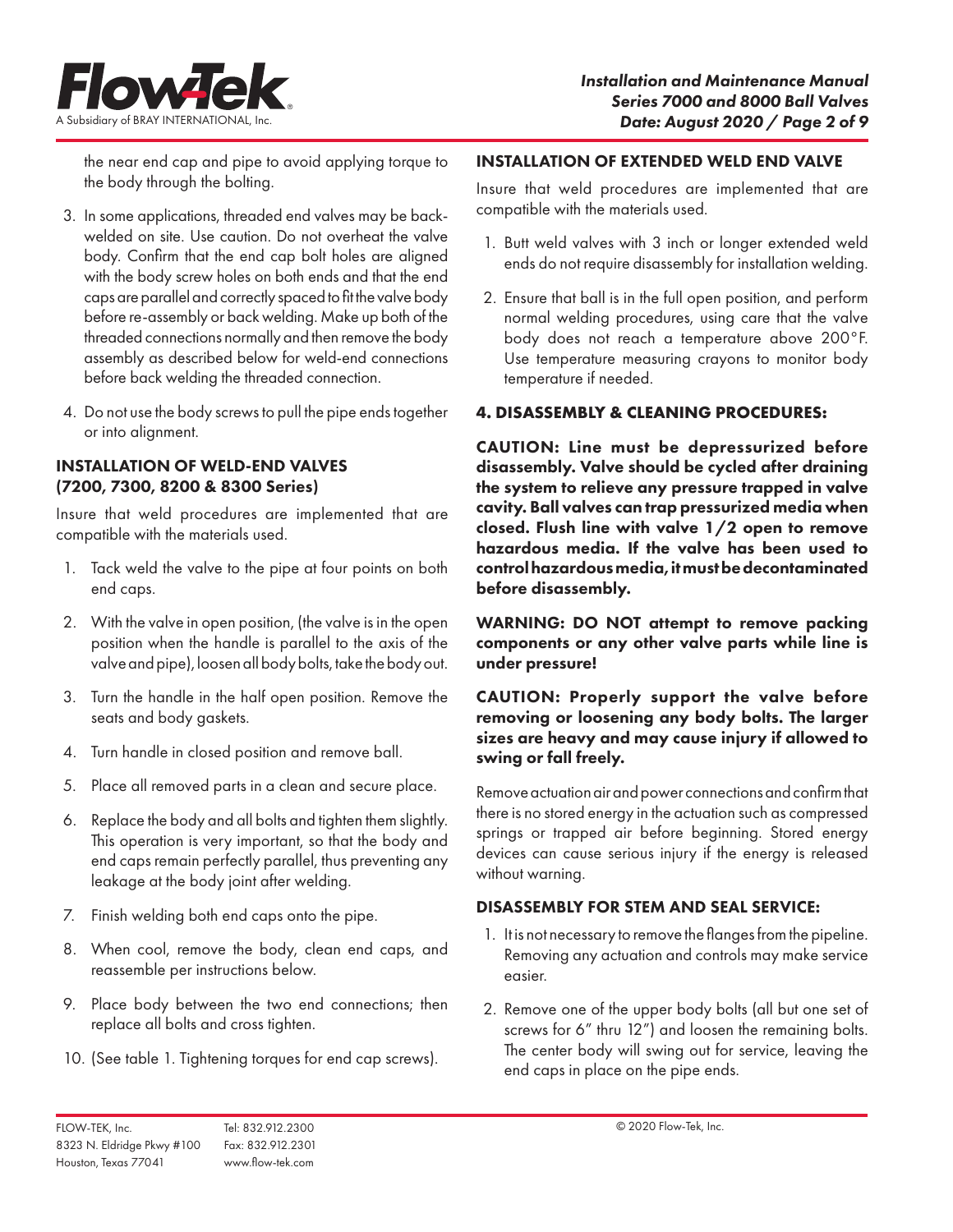

- 3. To completely remove the valve from the pipeline, remove the remaining upper body bolt and the body will lift free. Gently support the body in a vise to complete the remainder of the disassembly. To avoid damage to the seal surfaces, hold the body horizontally across its diameter, not across the end faces.
- 4. Remove the seats and end seals.
- 5. 1/2" thru 2-1/2" sizes; Remove the handle nut and handle. Straighten the tab on the tab washer and remove the lock nut. Remove the tab washer, Belleville washers and gland sleeve.
- 6. 3" and 4" sizes; Loosen the handle set screw and remove the handle. Remove the snap ring, travel stop, housing bolts and housing. Remove the packing gland bolts, gland, gland sleeve and washers.
- 7. 6" thru 12" sizes; Loosen the handle junction head set screw and remove the handle assembly. Remove the snap ring, travel stop, housing bolts and housing. Remove the

Disassembly for servicing seats and stem seals may be performed without removing the end flanges from the pipeline.

This feature allows the removal of the valve from service without disturbing piping connections.

packing gland bolts, gland, gland sleeve and washers.

- 8. To remove the ball, rotate the stem so the ball is fully closed. Lift the ball from body, using a strap and lift device if necessary. NOTE: Extreme caution should be taken to avoid damage to the ball.
- 9. The stem must be removed from inside the body a tap on the top of the stem should loosen it. The thrust washer should come out with the stem. Then remove the stem packing.

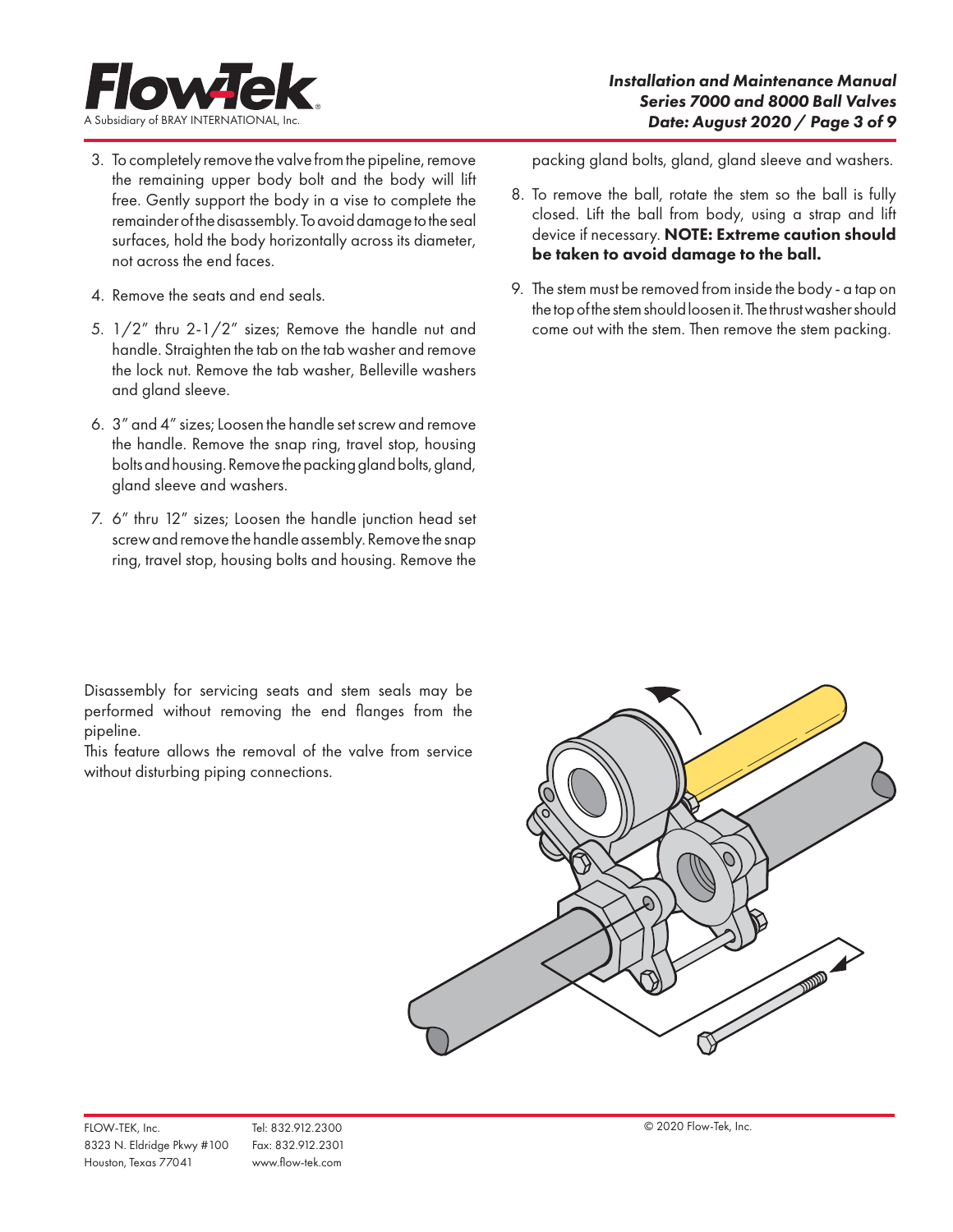

# **5. VISUAL INSPECTION:**

Clean and inspect metal parts. It is not necessary to replace the ball and stem unless the seating surfaces have been damaged by abrasion or corrosion. Replacement of all soft parts is strongly recommended whenever the valve is disassembled for reconditioning. This is the surest protection against subsequent leakage after valve assembly. The replacement parts can he ordered in kit form.

NOTE: The valve may be assembled and operated dry where no lubricants are allowed in the system; however, a light lubrication of mating parts will aid in assembly and reduce initial operating torque. Lubricant used must be compatible with the intended line fluid.

### **6. RE-ASSEMBLY:**

# ½"-2" VALVE RE-ASSEMBLY PROCEDURES: (refer to page 6)

- 1. Hold the body horizontally in a vise firmly enough that it will not move but do not crush it.
- 2. Put washer protector (11A) and thrust washer (12) on valve stem (5) and slide the stem into the stem hole from inside valve body (1);
- 3. Slide the stem packing components (14) onto the stem until they are bottomed in the stem hole;
- 4. Put packing protector (11B) and packing gland sleeve (15) onto the stem on top of the packing set.
- 5. Install the Belleville washers, tab washer and nut onto the stem hand tight.
- 6. Turn the stem until the upper stem flat is perpendicular to the valve centerline (closed, so that the ball can fit onto the stem):
- 7. Iinstall the ball (3) inside the valve body. The lower stem flats will fit into the slot on top of the ball;
- 8. Turn the stem so that the ball is in the open position (the ball will not fall out of the valve);
- 9. Install the seats (4) and body seals into the body ends. Make sure the spherical curvature side of the seat will face the ball;
- 10. Lift the valve into position between the flanges in the pipeline.
- 11. Install the end cap bolts (9), lock washers (7) and nuts (8). Cross tighten all nuts to the values indicated in Table 1.
- 12. (Note: The use of a bore alignment tool, about 1.0 mm (0.04 inch) less than the internal diameter of the end cap and ball, inserted through the end cap and ball will prevent the ball from turning as the stem gland nut is lightened on the stem.
- 13. The bore alignment tool should be made from a material softer than 300 Series S.S. so that it will not inadvertently scratch the valve end cap or ball. Suggested materials: aluminum T6061. Acetal or other suitable hard polymer/ plastic material.)
- 14. Secure the tab washer with one ear bending up; Place the handle (25) onto the stem, on top of the stem gland nut (26);
- 15. Secure the handle (25) with the remaining stem lock nut (26).
- 16. Cycle the valve slowly several times. By cycling slowly, the seats will align with and conform to the ball. A fast turning motion initially may damage the seats before they have a chance to form the proper seal:

### 3"&4" VALVE RE-ASSEMBLY PROCEDURES: (refer to page 7)

- 1. Hold the body horizontally in a vise firmly enough so it will not move but do not crush it.
- 2. Install bearing sleeve (13), washer protector (11A) and thrust washer (12) on valve stem (5) and slide the stem into the stem hole In valve body (1):
- 3. Slide the stem packing (14) onto the stem until it is seated in the bottom of the stem hole;
- 4. Put packing protector (1lB), then packing gland sleeve (15) on top of the stem packing;
- 5. Install packing gland (16) and bolts (17). Lightly tighten to secure packing gland.
- 6. Install stop housing (20) and housing bolts (21) hand tight. Install travel stop (22) and snap ring (30):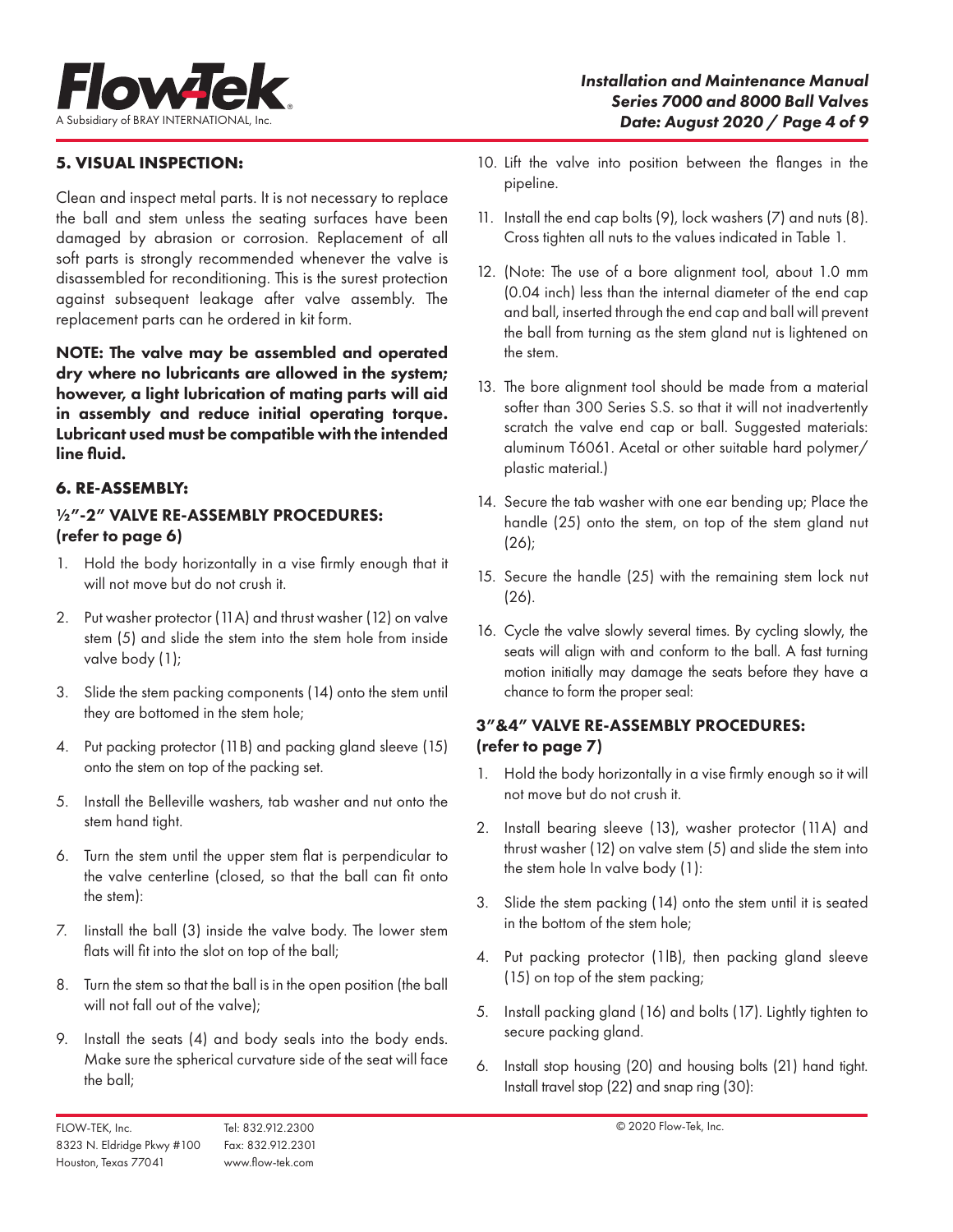

- 7. Rotate the stem to the closed position (the upper stem flat is perpendicular to the port centerline) and install the ball (3) inside the valve body. The lower stem flats will fit into the slot on top of the ball;
- 8. Turn the stem so that the ball is in the open position the upper stem flat is parallel to the bore centerline. The ball will not fall out of the valve;
- 9. Install the seats (4) and body seals (6) into the body ends. Make sure the spherical curvature side of the seat will face the ball;
- 10. Lift the valve into position between the flanges in the pipeline.
- 11. Install the end cap bolts (9), lock washers (7) and nuts (8). Cross tighten all nuts to the values indicated in Table 1.
- 12. Secure the handle (25A) with the handle bolt (27).
- 13. Cycle the valve slowly several times. By cycling slowly, the seats will align with and conform to the ball. A fast turning motion initially may damage the seats before they have a chance to form the proper seal:

# 6"-12" VALVE RE-ASSEMBLY PROCEDURES: (refer to page 8)

- 1. Hold the body horizontally in a vise firmly enough so it will not move but do not crush it.
- 2. Install bearing sleeve (13), washer protector (11A) and thrust washer (12) on valve stem (5) and slide the stem into the stem hole on valve body (1):
- 3. Slide the stem packing (14) onto the stem until it is seated against the bottom of the stem hole;
- 4. Put packing protector (1lB), then packing gland sleeve (15) onto the stem, on top of the stem packing;
- 5. Install packing gland (16) and bolts (17). Lightly tighten to secure packing gland.
- 6. Install stop housing (20) and housing bolts (21) hand tight. Install travel stop (22) and snap ring (30):
- 7. Rotate the stem to the closed position (the upper stem flat is perpendicular to the port centerline) and install the ball (3) inside the valve body. The lower stem flats will fit into the slot on top of the ball;
- 8. Turn the stem so that the ball is in the open position the upper stem flat is parallel to the bore centerline. The ball will not fall out of the valve.
- 9. Install the seats (4A), seat support rings (4B) and body seals (6) into the body ends. Make sure the spherical curvature side of the seat faces the ball;
- 10. Lift the valve into position between the flanges in the pipeline.
- 11. Install the end cap screws (9) and lock washers (7). Cross tighten the screws to the values indicated in Table 1.
- 12. Install the handle junction head (25B) onto the valve stem. Secure in place with one of the setscrews provided (27A).
- 13. Secure the handle (25) with the remaining setscrew (27).
- 14. Cycle the valve slowly several times. The seats will align with and conform to the ball. A fast turning motion initially may damage the seats before they have a chance to form the proper seal:

Refer to the instructions given in section 2, above, to recommission the valve after installation.

For automated installations, follow the instructions provided with actuation instrumentation to correctly set up and recalibrate the installation.

| <b>VALVE SIZE</b>  |     | $1/2"$ 3/4" | <b>TILL</b> |     |     | $20^{\circ}$ | $\sqrt{a}$ | $A^{\prime\prime}$ | <b>6″</b> | 8'' | 10 <sup>''</sup> | 12 <sup>''</sup> |
|--------------------|-----|-------------|-------------|-----|-----|--------------|------------|--------------------|-----------|-----|------------------|------------------|
| Nut Torque (lb-in) | 130 | 30          | 130         | 200 | 200 | 200          | 530        |                    |           |     |                  |                  |
| $(Lb-ft)$          |     |             |             |     |     |              | 44         | 83                 | 83        | 83  | 150              | 240              |

# Table 1 - Tightening torques for end cap nuts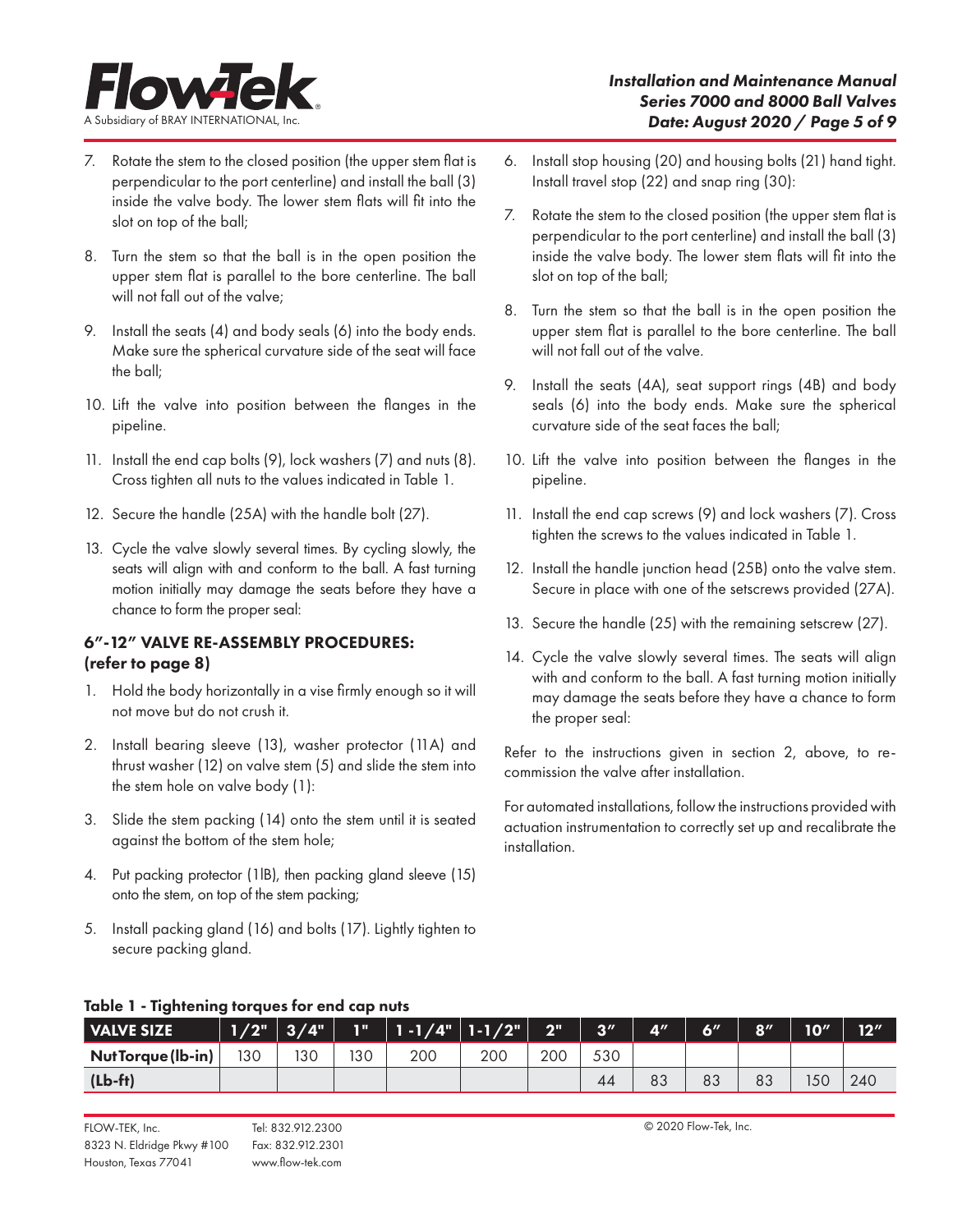

# **COMPONENTS**

| <u>Item</u>    | <u>Name</u>            |
|----------------|------------------------|
| 1              | Body                   |
| $\overline{2}$ | <b>End Cap</b>         |
| 3              | Ball                   |
| $\overline{A}$ | Seat                   |
| 5              | Stem                   |
| $\delta$       | <b>Body Seal</b>       |
| $\overline{7}$ | Washer                 |
| 8              | <b>Body Nut</b>        |
| 9              | Body Bolt / Stud       |
| 12             | <b>Thrust Washer</b>   |
| 14             | Stem Packing           |
| 15             | <b>Gland Nut</b>       |
| 19             | Handle Washer          |
| 23             | <b>Stop Set Sleeve</b> |
| 24             | Stop Bolt              |
| 25             | Handle                 |
| 26             | Handle Nut             |
| 28             | <b>Handle Sleeve</b>   |
| 29             | Locking Device         |

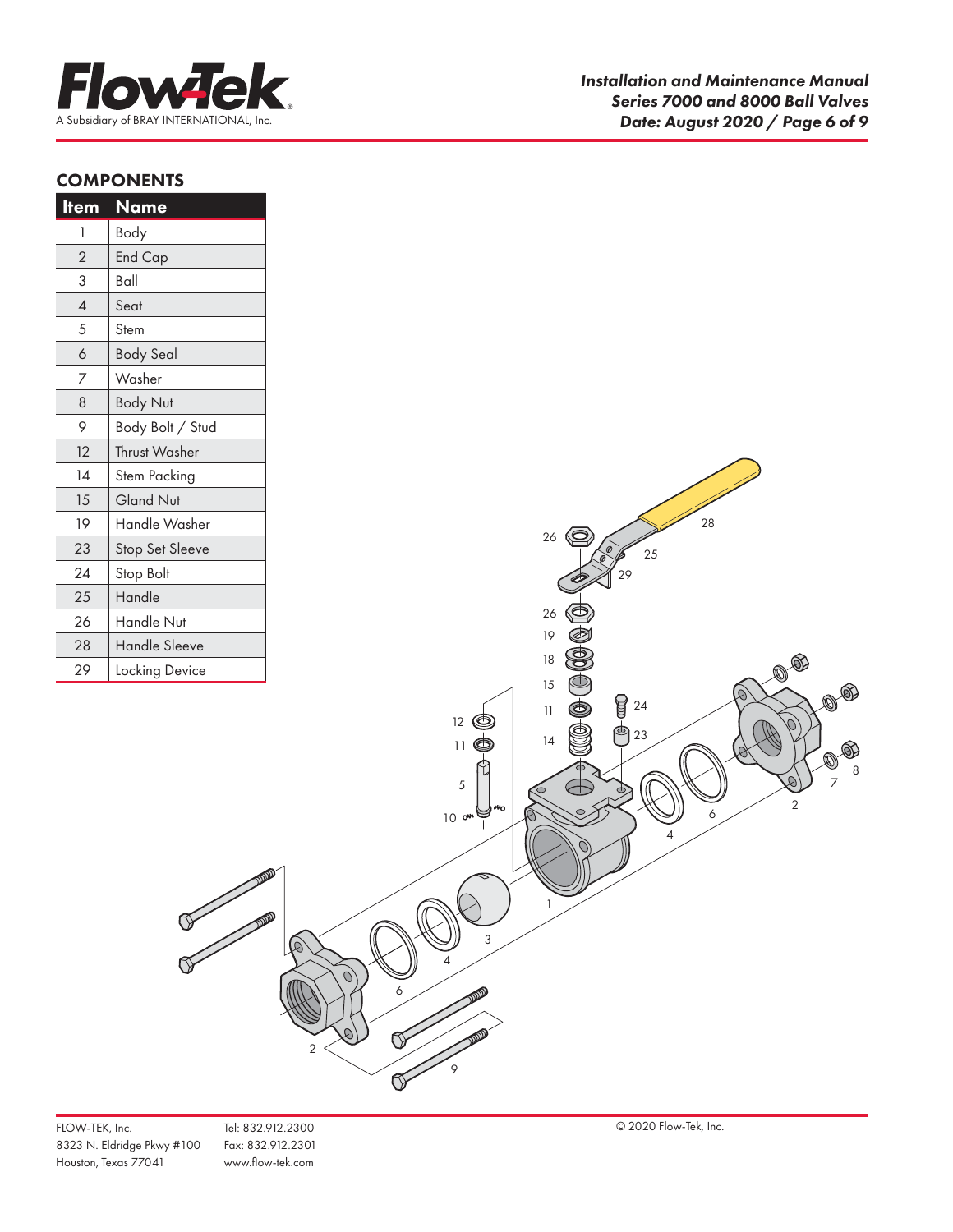

# **COMPONENTS**

| <u>Item</u>              | <b>Name</b>                 |
|--------------------------|-----------------------------|
| 1                        | Body                        |
| $\overline{2}$           | <b>END CAP</b>              |
| 3                        | BALL                        |
| $\overline{\mathcal{A}}$ | <b>SEAT</b>                 |
| 5                        | <b>STEM</b>                 |
| $6*$                     | <b>BODY GASKET</b>          |
| 7                        | LOCKWASHER                  |
| 8                        | <b>NUT</b>                  |
| 9                        | <b>BODY SCREW</b>           |
| 10                       | <b>ANT-STATIC</b>           |
| $11A^*$                  | <b>WASHER PROTECTOR</b>     |
| $11B*$                   | <b>PACKING PROTECTOR</b>    |
| 12                       | <b>THRUST WASHER</b>        |
| 13                       | <b>BEARING SLEEVE</b>       |
| $14*$                    | <b>STEM PACKING</b>         |
| 15                       | <b>PACKING GLAND SLEEVE</b> |
| 16                       | PACKING GLAND               |
| 17                       | <b>GLAND BOLT</b>           |
| 20                       | <b>STOP HOUSING</b>         |
| 21                       | <b>HOUSING BOLT</b>         |
| 22                       | <b>TRAVEL STOP</b>          |
| 25A                      | <b>LEVER</b>                |
| 27                       | <b>HANDLE BOLT</b>          |
| 30                       | <b>SNAP RING</b>            |



 $\frac{1}{0}$  o  $\frac{1}{0}$  o  $\frac{1}{0}$  o  $\frac{1}{0}$ 

**QO OFFERE**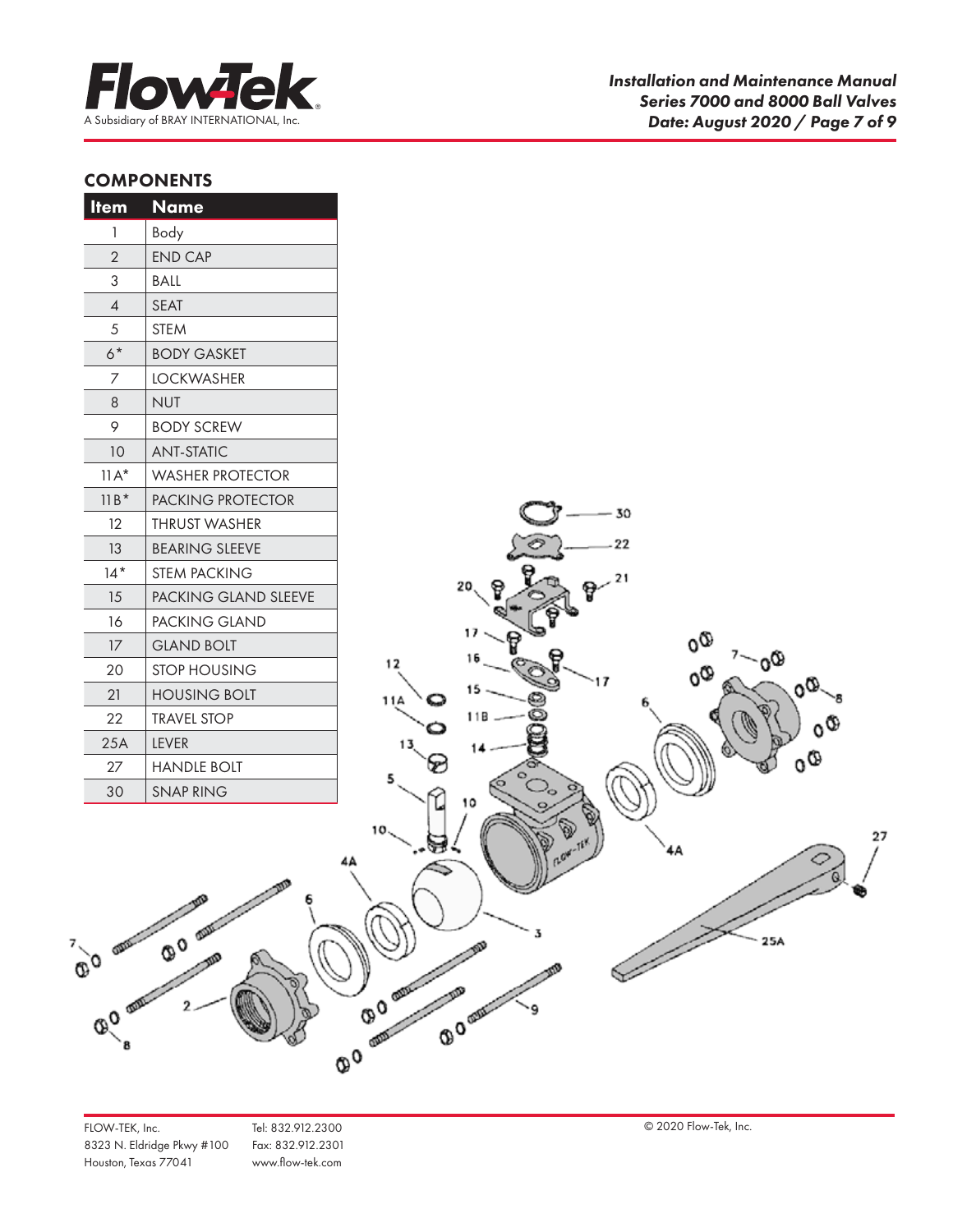

# **COMPONENTS**

| <b>Item</b>  | <b>Name</b>             |                                                                                    |
|--------------|-------------------------|------------------------------------------------------------------------------------|
| $\mathbf{1}$ | <b>BODY</b>             |                                                                                    |
| $\sqrt{2}$   | <b>END CAP</b>          |                                                                                    |
| $\sqrt{3}$   | <b>BALL</b>             |                                                                                    |
| 4A           | SEAT                    |                                                                                    |
| 4B           | <b>SEAT SUPPORT</b>     |                                                                                    |
| $\sqrt{5}$   | <b>STEM</b>             |                                                                                    |
| $6*$         | <b>BODY GASKET</b>      |                                                                                    |
| 9            | <b>BODY SCREW</b>       |                                                                                    |
| 10           | <b>ANT-STATIC</b>       |                                                                                    |
| $11A^*$      | <b>WASHER PROTECTOR</b> |                                                                                    |
| $11B*$       | PACKING PROTECTOR       |                                                                                    |
| 12           | THRUST WASHER           |                                                                                    |
| 13           | <b>BEARING SLEEVE *</b> |                                                                                    |
| $14*$        | STEM PACKING            |                                                                                    |
| 15           | PACKING GLAND SLEEVE    | $-2\frac{1}{2}$ , 3" and 4" valves feature                                         |
| 16           | PACKING GLAND           | 30<br>a NAMUR stem slot for ease of                                                |
| 17           | <b>GLAND BOLTS</b>      | 22<br>limit switch mounting.<br>12<br>ම                                            |
| 20           | <b>HOUSING</b>          | ម្ព 21<br>9<br>11                                                                  |
| 21           | <b>HOUSING SCREWS</b>   | 13<br>20                                                                           |
| 22           | <b>TRAVEL STOP</b>      | 6                                                                                  |
| 25A          | LEVER                   | 4B<br>17<br>5<br>4A                                                                |
| 25B          | HANDLE JUCTION HEAD     | 16<br>9<br>$\overline{2}$<br>$10 \omega$                                           |
| 27           | <b>HANDLE BOLT</b>      | 15<br>3                                                                            |
| 30           | <b>SNAP RING</b>        | 4A<br>11<br>4B                                                                     |
|              | $\overline{\mathbf{c}}$ | 14<br>6<br>$\circledcirc$<br>Q<br>$\sigma$<br>⋒<br>25B<br>25A<br>27<br>O<br>Ο<br>9 |